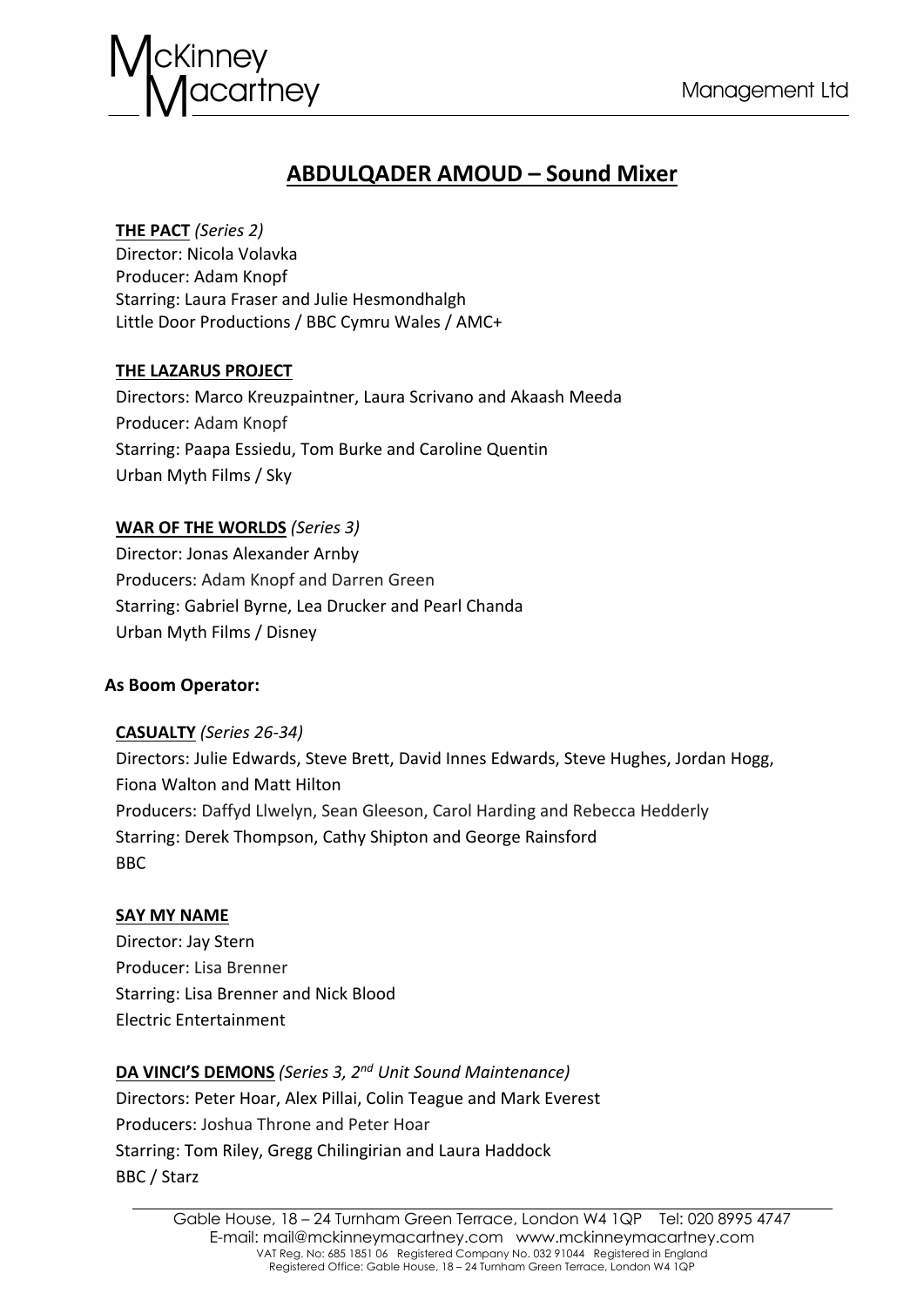#### **ABDULQADER AMOUD Contd … 2**

## **DR WHO** *(Series 6-10, Dailies and 2nd Unit Sound Maintenance)* Directors: Douglas Mackinnon, Jamie Magnus Stone, Rachel Talalay and Charlie Palmer Producers: Marcus Wilson, Derek Ritchie and Paul Frift Starring: Matt Smith, Peter Capaldi and Karen Gillan BBC

## **THE CRIMSON FIELD** *(Dailies, Main Boom for two weeks)* Directors: David Evans, Richard Clark and Thaddeus O'Sullivan Producer: Ann Tricklebank Starring: Hermione Norris, Oona Chaplin and Richard Rankin BBC / PBS

#### **ATLANTIS** *(Series 1, Dailies)*

Directors: Justin Molotnikov, Declan O'Dwyer, Alice Troughton and Jeremy Webb Producers: Rachel Knight and Amanda Wilkie Starring: Mark Addy, Jack Donnelly and Aiysha Hart Urban Myth Films / BBC America

#### **SHERLOCK** *(Series 2, 2nd Boom)*

Directors: Paul McGuigan and Toby Haynes Producers: Steven Moffat, Sue Vertue and Elaine Cameron Starring: Benedict Cumberbatch, Martin Freeman and Andrew Scott Hartswood Films / BBC / HBO Max

## **TATI'S HOTEL** *(Sound Assistant/2nd Boom)*

Director: Delyth Thomas Producer: Jane Steventon Starring: Elinor Crawley, Tom Turner and Mya-Lecia Naylor Machine Productions / ITV

## **BEING HUMAN** *(Series 2-3, Sound Assistant/2nd Boom)*

Directors: Philip John, Colin Teague, Daniel O'Hara, Charles Martin and Kenneth Glenaan Producer: Matthew Bouch Starring: Lenora Crichlow, Russell Tovey and Aidan Turner Touchpaper Television / BBC

## **LITTLE WHITE LIES** *(Short)*

Director: Stuart Napier Producer: Raymond Day Starring: Christine Bottomley and Joe McFadden